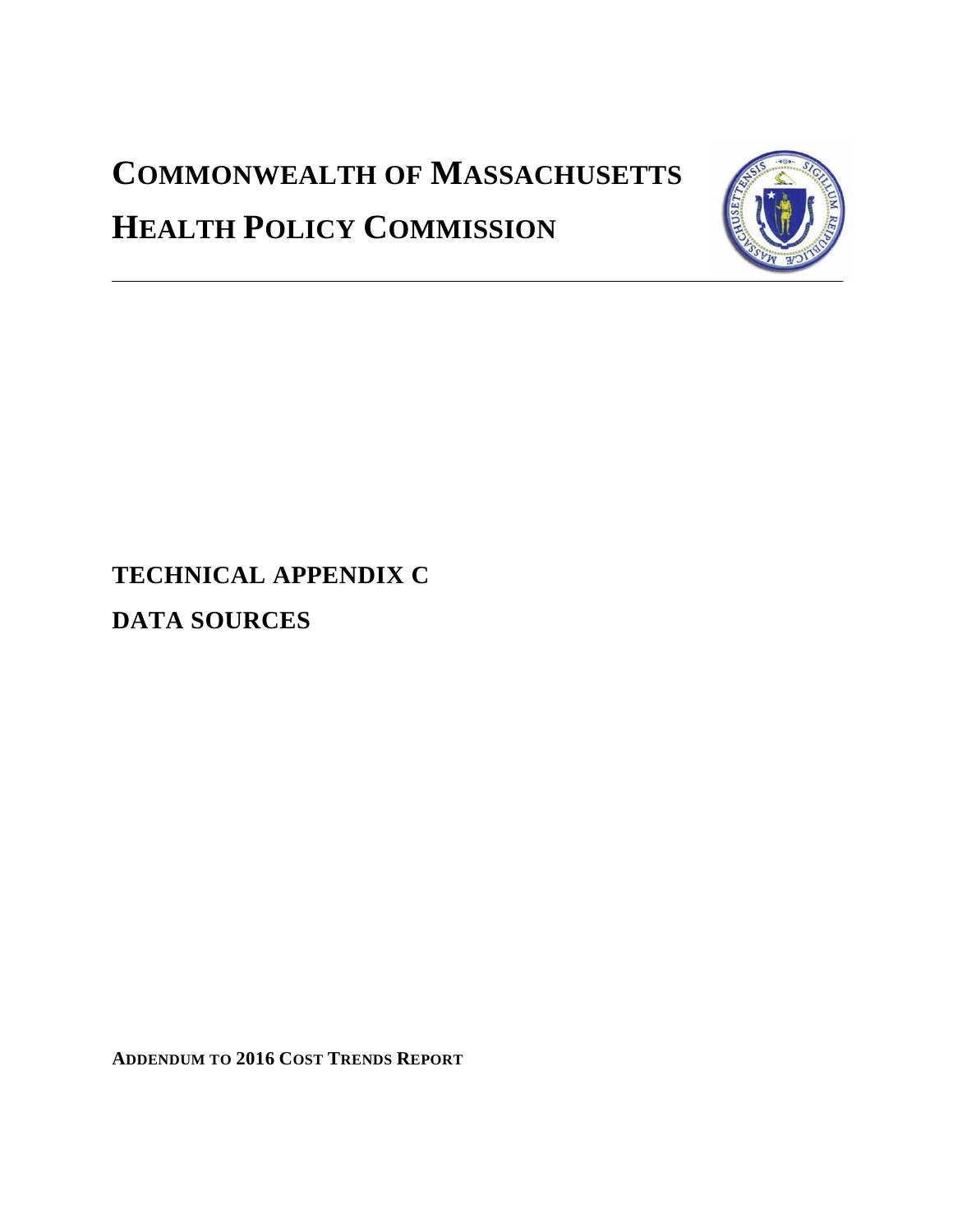# **Table of Contents**

| $\mathbf{1}$   |     |                                                                                      |  |
|----------------|-----|--------------------------------------------------------------------------------------|--|
| $\overline{2}$ |     |                                                                                      |  |
|                | 2.1 |                                                                                      |  |
|                | 2.2 |                                                                                      |  |
|                | 2.3 |                                                                                      |  |
| 3              |     |                                                                                      |  |
|                | 3.1 | Annual Report on the Performance of the Massachusetts Healthcare System  2           |  |
|                | 3.2 | Annual Report on the Performance of the Massachusetts Healthcare System- APM         |  |
|                | 3.3 | Annual Report on the Performance of the Massachusetts Healthcare System - Total      |  |
|                | 3.4 |                                                                                      |  |
|                | 3.5 |                                                                                      |  |
|                | 3.6 |                                                                                      |  |
|                | 3.7 |                                                                                      |  |
|                | 3.8 |                                                                                      |  |
|                | 3.9 |                                                                                      |  |
| 4              |     |                                                                                      |  |
|                | 4.1 |                                                                                      |  |
|                |     | 4.2 Medicare Shared Savings Program and Accountable Care Organization Performance  7 |  |
|                | 4.3 |                                                                                      |  |
| 5              |     |                                                                                      |  |
|                | 5.1 |                                                                                      |  |
|                | 5.2 |                                                                                      |  |
|                | 5.3 |                                                                                      |  |
| 6              |     |                                                                                      |  |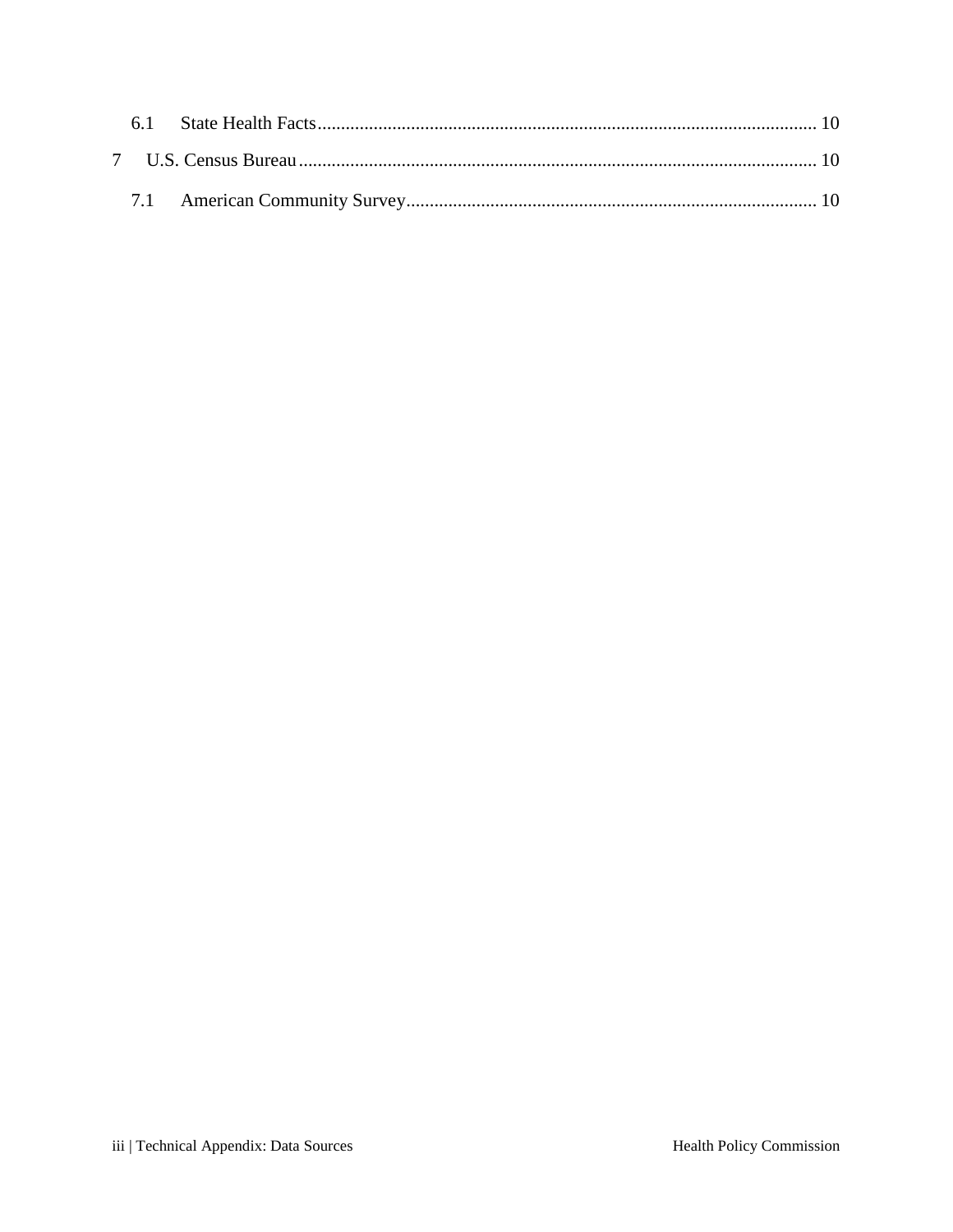# <span id="page-3-0"></span>**1 Summary**

This technical appendix lays out the data sources used by the Health Policy Commission (HPC) in the 2016 Cost Trends Report.

# <span id="page-3-1"></span>**2 Agency for Healthcare Research and Quality**

## <span id="page-3-2"></span>2.1 **Nationwide Inpatient Sample (NIS)**

*Year(s) of data used*: 2012-2013

*Description of data*: The Healthcare Cost and Utilization Project (HCUP) is a family of databases and related software tools and products developed through a Federal-State-Industry partnership and sponsored by AHRQ. HCUP databases are derived from administrative data and contain encounter-level, clinical and nonclinical information including all-listed diagnoses and procedures, discharge status, patient demographics, and charges for all patients, regardless of payer (e.g., Medicare, Medicaid, private insurance, uninsured). The HCUP databases are based on the data collection efforts of organizations in participating States that maintain statewide data systems and are Partners with AHRQ. The Nationwide Inpatient Sample (NIS) is the largest publicly available all-payer hospital inpatient care database in the United States. Researchers and policymakers use NIS data to identify, track, and analyze trends in health care utilization, access, charges, quality, and outcomes.

*Available from*:<http://www.hcup-us.ahrq.gov/nisoverview.jsp>

#### <span id="page-3-3"></span>2.2 **State Inpatient Database (SID)**

*Year(s) of data used:* 2012-2013

*Description of data:* The State Inpatient Database (SID) is part of HCUP's family of databases, briefly described above. SID captures hospital inpatient stays in a given State. The SID files encompass all patients, regardless of payer, providing a unique view of inpatient care in a defined market or State over time. The SID contains the universe of the inpatient discharge abstracts in participating States, translated into a uniform format to facilitate multi-State comparisons and analyses.

*Available from:* <https://www.hcup-us.ahrq.gov/sidoverview.jsp>

## <span id="page-3-4"></span>2.3 **Medical Expenditure Panel Survey (MEPS)**

#### *Year(s) of data used*: 2005-2015

*Description of data:* The Medical Expenditure Panel Survey is an annual survey containing detailed information on health care expenditures, insurance, and health status conducted by the Agency for Healthcare Research and Quality. The survey has two components: an individual household survey and a survey of employers (the Insurance Component). The survey makes data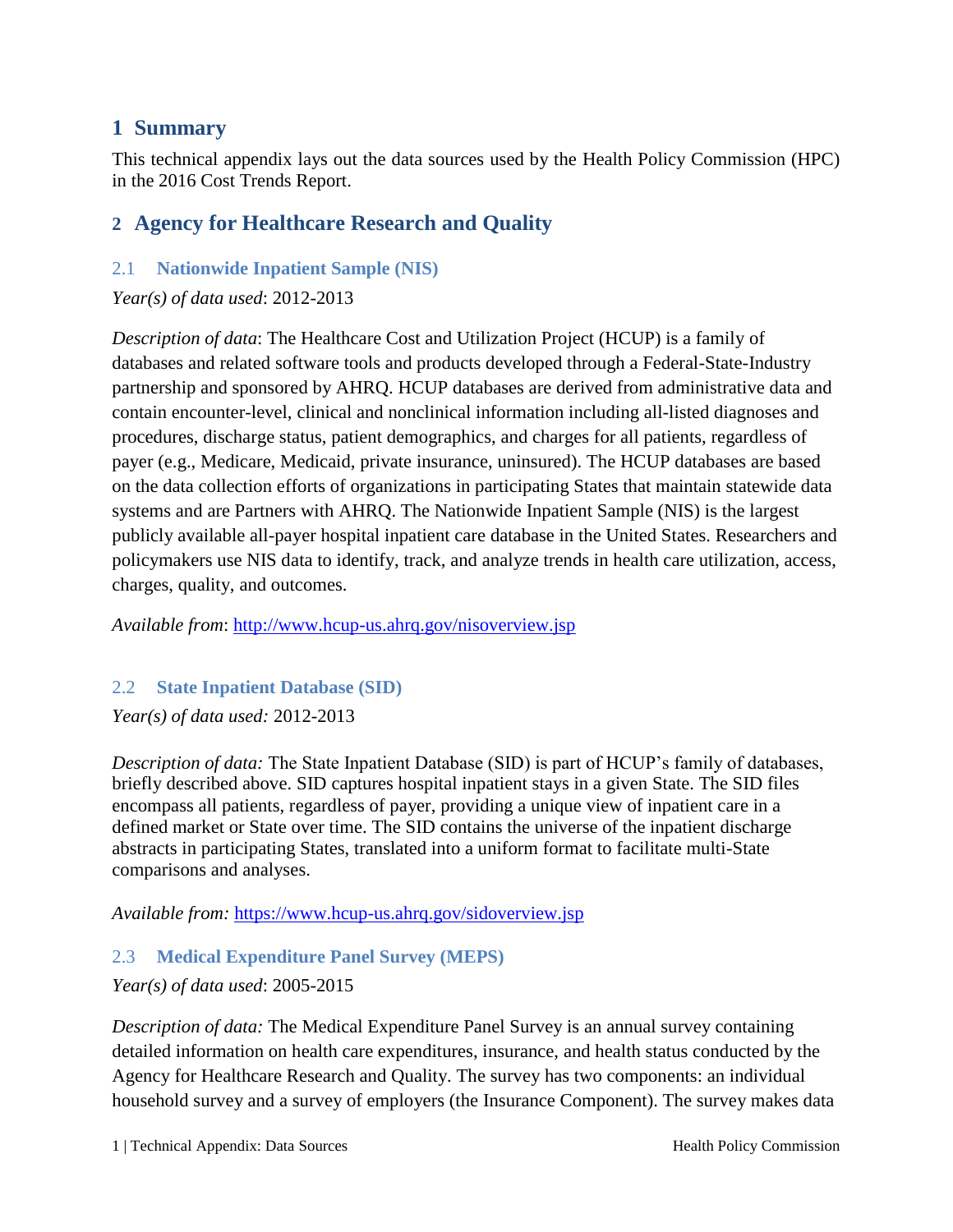available via pre-populated tables. For this report, we use the Insurance Component tables for private sector establishments that offer family coverage to their employees – the tables are series II.D.1 within the "State and metro area tables" and can be found at the URL below. We use average premiums for all firm sizes.

*Available from: [http://meps.ahrq.gov/mepsweb/data\\_stats/quick\\_tables.jsp](http://meps.ahrq.gov/mepsweb/data_stats/quick_tables.jsp)* 

# <span id="page-4-0"></span>**3 Center for Health Information and Analysis**

*Description of source*: In 2012, the Massachusetts Legislature passed Chapter 224 of the Acts of 2012 (Chapter 224), *An Act Improving the Quality of Health Care and Reducing Costs Through Increased Transparency, Efficiency and Innovation*. Chapter 224 created the Center for Health Information and Analysis (CHIA) to monitor the Massachusetts health care system and to provide information to support improvements in quality, affordability, access, and outcomes. In this Annual Report and in other reports in the Health System Performance series, CHIA provides statistics and analysis to support these goals.

# <span id="page-4-1"></span>3.1 **Annual Report on the Performance of the Massachusetts Healthcare System**

## *Year(s) of data used*: 2009-2016

*Description of data:* Detailed data on spending and trends for the several years including Total Medical Expenses, Total Health Care Expenditures, and other data are included with CHIA's 2015 annual report and supplemental data books.

#### *Available from*:

Annual Report: [http://www.chiamass.gov/assets/2016-annual-report/2016-Annual-Report-rev-](http://www.chiamass.gov/assets/2016-annual-report/2016-Annual-Report-rev-1.pdf)[1.pdf](http://www.chiamass.gov/assets/2016-annual-report/2016-Annual-Report-rev-1.pdf)

Annual Report supplemental materials:<http://www.chiamass.gov/annual-report/>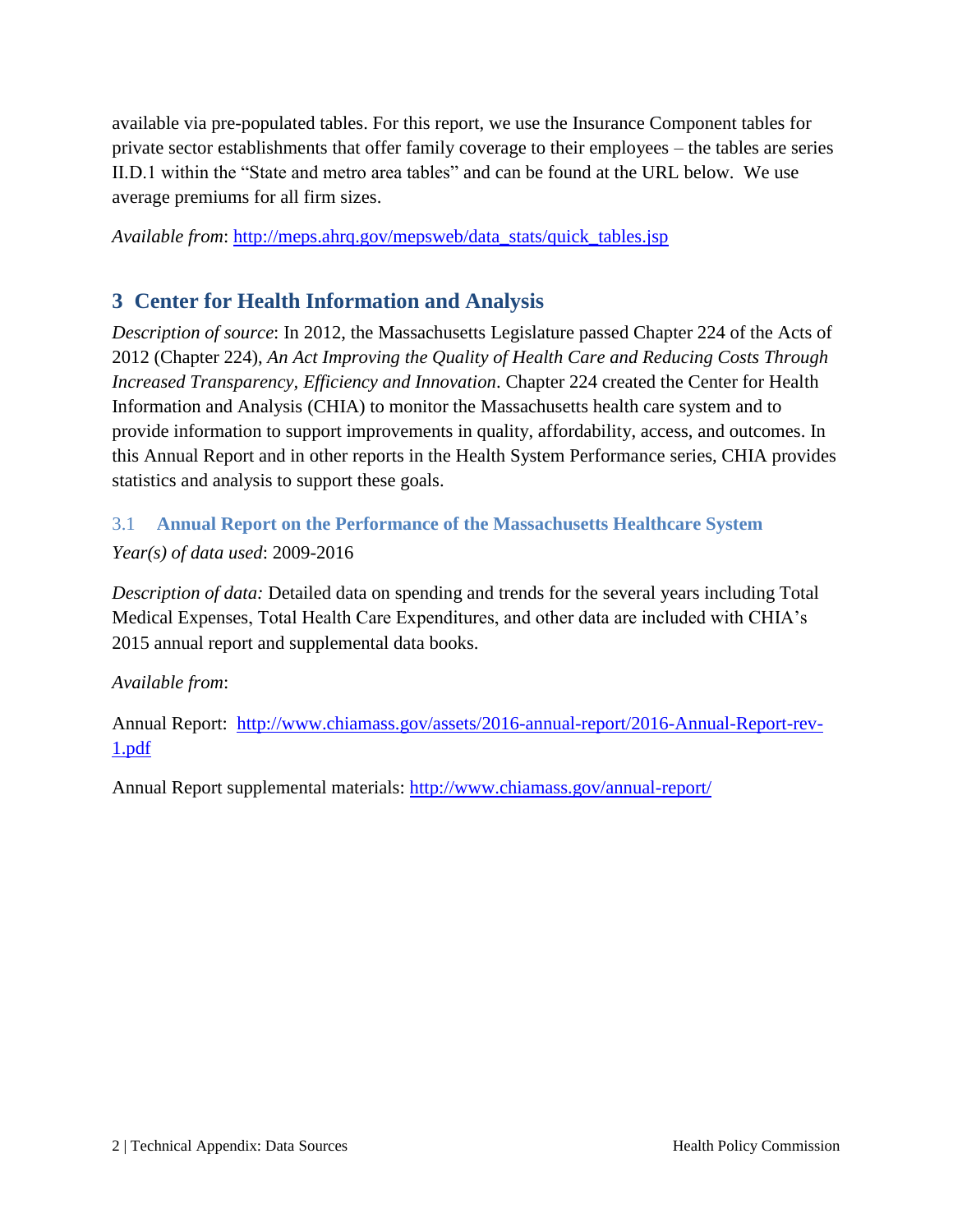## <span id="page-5-0"></span>3.2 **Annual Report on the Performance of the Massachusetts Healthcare System- APM Databook**

#### *Year(s) of data used*: 2012-2016

*Description of data:* CHIA's 2016 annual report on the performance of the healthcare system examines APM coverage in the Massachusetts commercial market, compares 2015 and previous years' coverage rates, and examines types of alternative payment methods in use.

*Available from:* <http://www.chiamass.gov/chia-standard-statistics/>

Method Report: <http://www.chiamass.gov/assets/docs/r/pubs/15/apm-methodology-paper.pdf>

Databook: <http://www.chiamass.gov/annual-report/>

In 2015, CHIA collected supplemental APM data on the extent to which global budgets included some downside risk. CHIA currently plans to continue to collect this data in future years as part of the standard APM data collection.

## <span id="page-5-1"></span>3.3 **Annual Report on the Performance of the Massachusetts Healthcare System - Total Medical Expenses**

#### *Year(s) of data used*: 2009 - 2016

*Description of data*: Total Medical Expenses (TME) represent the full amount paid to providers for health care services delivered to a payer's covered enrollee population (payer and enrollee cost–sharing payments combined). TME covers all categories of medical expenses and all nonclaims related payments to providers, including provider performance payments. On an annual basis, the 10 largest commercial payers file TME reports with the Center for Health Information and Analysis (CHIA).

*Available from (databook)*:<http://www.chiamass.gov/annual-report/>

#### <span id="page-5-2"></span>3.4 **All-Payer Claims Database**

#### *Year(s) of data used*: 2011-2014

*Description of data*: The Massachusetts All-Payer Claims Database (APCD) is an essential resource with which researchers can examine health care spending and the evolution of health care and health insurance markets. The APCD contains medical, pharmacy, and dental claims from all payers that insure Massachusetts residents, as well as information about members, insurance products, and provider characteristics. It does not include payments that occur outside of the claims system, such as supplemental payments related to quality incentives or alternative payment methods, nor does it include self-pay spending that consumers incur outside of their insurance coverage.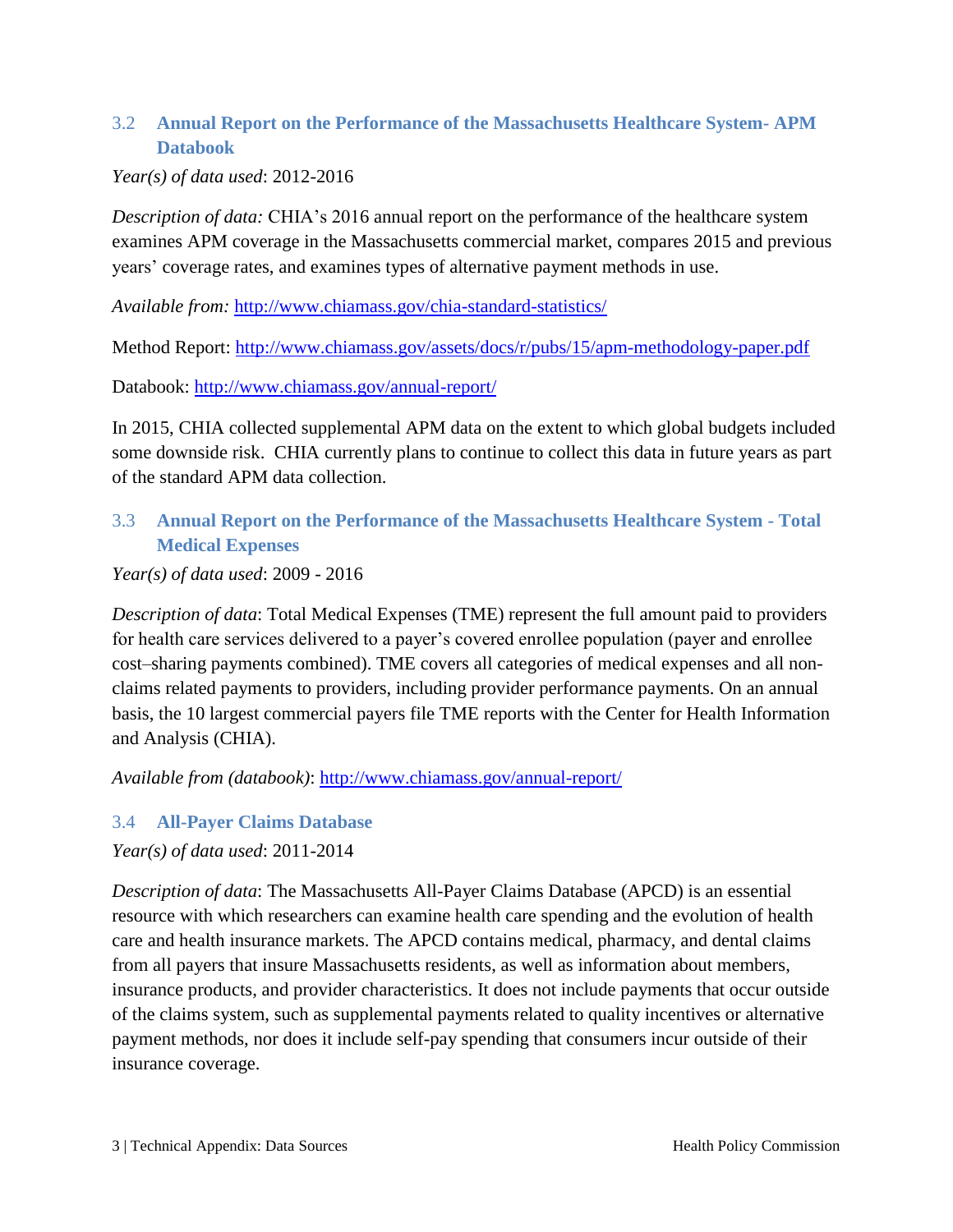The HPC used an analytic data set that consisted of claims for the state's Medicare Fee-For-Service beneficiaries and three largest commercial payers – Blue Cross Blue Shield of Massachusetts (BCBS), Harvard Pilgrim Health Care (HPHC), and Tufts Health Plan (THP) – who represent 80 percent of the commercial market. Medicare claims analyses do not include expenditures by Medicare Advantage enrollees. Our analyses incorporated claims-based medical expenditures for Medicare and commercial payers, but not pharmacy spending, payments made outside the claims system, or MassHealth spending. Examination of APCD data from MassHealth is ongoing, and MassHealth claims analyses will be included in future work by the Commission.

#### *Available from*:<http://www.chiamass.gov/ma-apcd/>

#### <span id="page-6-0"></span>3.5 **Massachusetts Acute Hospital Case Mix Database**

*Description of source:* The Massachusetts Acute Hospital Case Mix Database is a database comprised of:

- **Inpatient Discharge Database**
- **Outpatient Observation Database**
- Emergency Department Database

Acute Hospital Case Mix data includes case specific, diagnostic discharge data that describe socio-demographic characteristics of the patient, the medical reason for the admission, treatment and services provided to the patient, the duration and status of the patient's stay in the hospital, and the full, undiscounted total and service-specific charges billed by the hospital to the general public.

This patient-level data supports the analyses of such issues as preventable hospitalizations, hospital market analysis, alternative care settings, the patient care continuum, and comparative costs and outcomes in acute care hospitals.

In this report, we used the Hospital Inpatient Discharge Database and Emergency Department Database for our analyses.

#### Hospital Inpatient Discharge Database

*Year(s) of data used*: 2011-2015

*Description of data:* The Hospital Inpatient Discharge Database (HIDD) contains comprehensive patient-level information including socio-demographics, clinical data, and charge data. It is used to establish reasonable and adequate rates, to enable hospitals to be grouped for comparing costs, to assist in the formulation of health care delivery and financing policy, and to assist in the provision and purchase of health care services.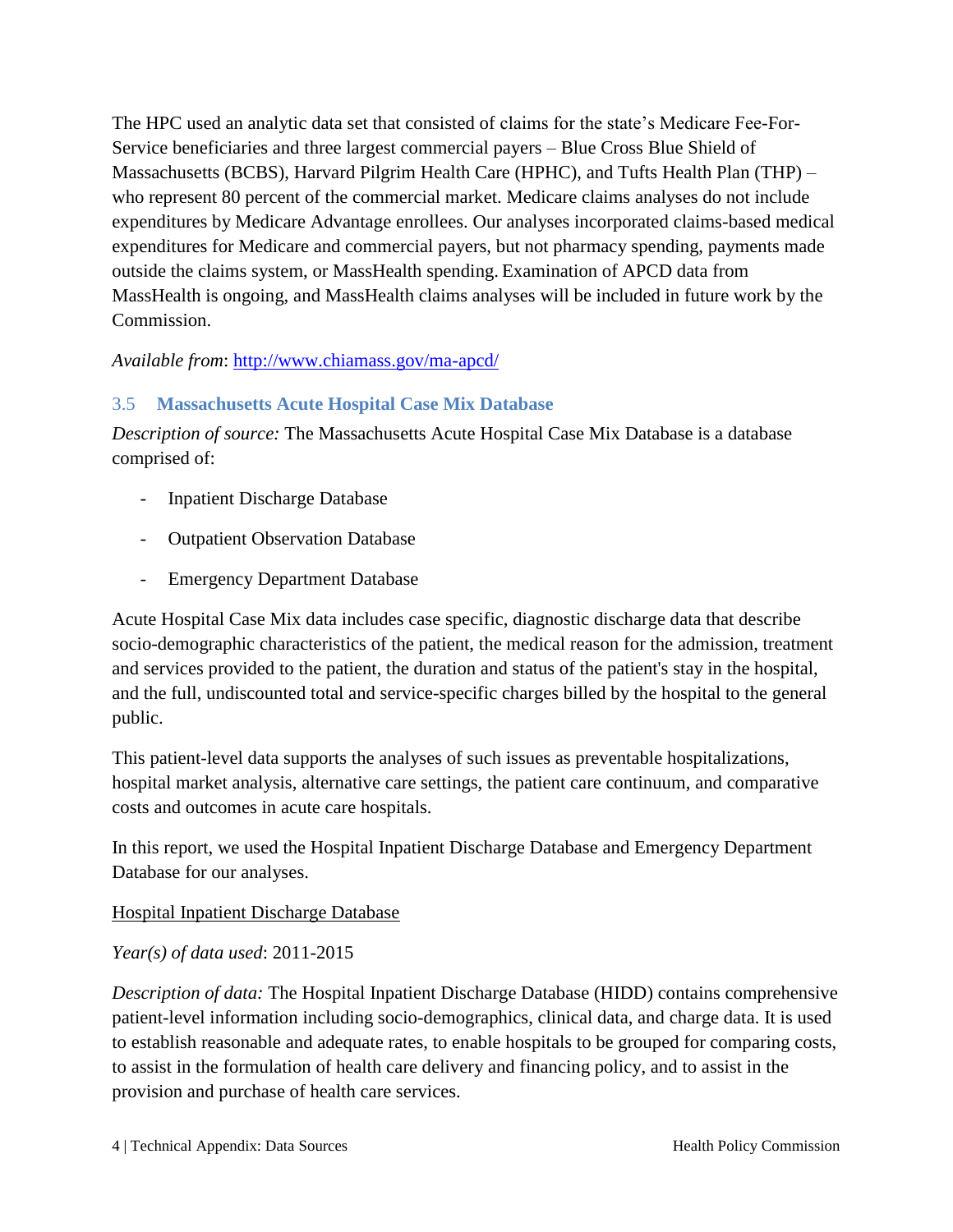#### Emergency Department Database

*Year(s) of data used*: 2011-2015

*Description of data:* The Outpatient Emergency Department (ED) Database contains patient demographics, clinical characteristics, services provided, charges, and hospitals and practitioner information, as well as mode of transport. The report uses data from all Massachusetts residents who visited an acute hospital Emergency Department site from the fiscal year 2010 to the fiscal year 2014.

*Available from:* <http://www.chiamass.gov/case-mix-data/>

#### <span id="page-7-0"></span>3.6 **Quality and Patient Safety**

*Year(s) of data used*: 2016

*Description of data:* CHIA uses quality measures and data that are highly credible and widely used across the industry. Data are sourced from other government agencies, private organizations and from CHIA's Case Mix database.

CHIA's *A Focus on Provider Quality* report, which is part of CHIA's Performance of the Massachusetts Health Care System Series, summarizes performance on measures of potentially unnecessary care, patient experience, patient safety, and care coordination. CHIA measures the quality of care provided in the state using the Commonwealth's Standard Quality Measure Set (SQMS)

#### *Available from:* <http://www.chiamass.gov/quality/>

Report: http://www.chiamass.gov/quality-of-care-in-the-commonwealth-from-the-2016 performance-of-the-massachusetts-health-system-report/

#### <span id="page-7-1"></span>3.7 **Massachusetts Health Insurance Survey**

#### *Year(s) of data used*: 2015

*Description of data:* The Massachusetts Health Insurance Survey (MHIS) provides information on health insurance coverage, health care access and use, and health care affordability for Massachusetts residents as part of CHIA's Continuing Study on Insurance Coverage, Underinsurance and Uninsurance.

The MHIS is a tool used by CHIA, legislators, policymakers, employers, insurers and other stakeholders to track and monitor the experiences of Massachusetts residents in obtaining timely and affordable health care. While national data sources can help to monitor some aspects of health insurance coverage and health care access, this survey provides the ability to track issues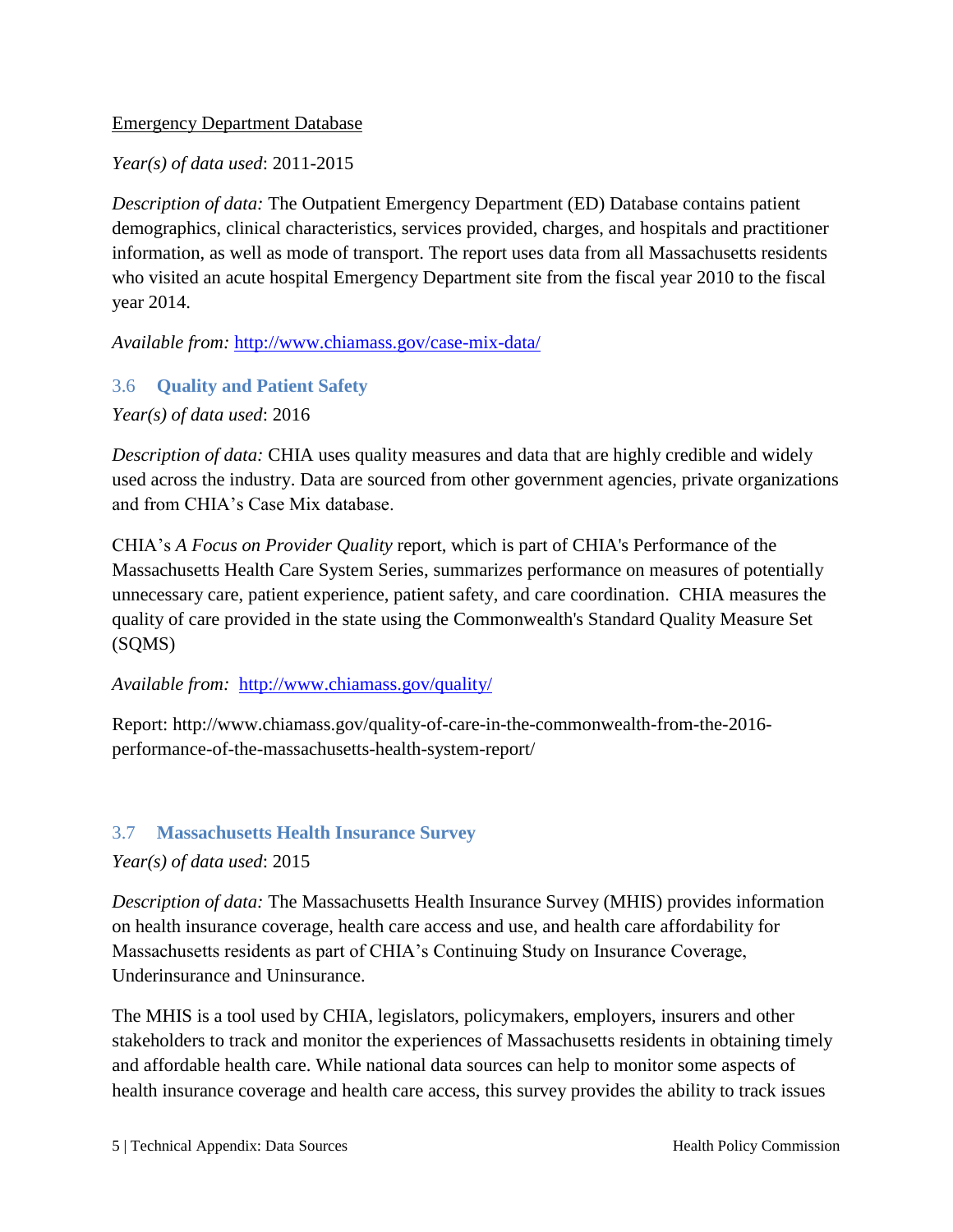that are specific to Massachusetts. The MHIS additionally enables CHIA to track key populations that are of particular interest to the Commonwealth. The 2015 MHIS was fielded between May and August 2015.

*Available from:* <http://www.chiamass.gov/massachusetts-health-insurance-survey/>

## <span id="page-8-0"></span>3.8 **Enrollment Trends**

# *Year(s) of data used*: 2012-2015

*Description of data:* Enrollment Trends monitors health insurance coverage in the Commonwealth of Massachusetts, where coverage is defined by unique Massachusetts residents in primary, medical membership within the top 16 commercial payers and, to the extent data allow, within MassHealth (Medicaid) and Medicare. Enrollment Trends is produced using the Massachusetts All-Payer Claims Database (MA APCD), supplemented with payer-reported data (where needed), and data from MassHealth, the Massachusetts Health Connector, and the Centers for Medicare and Medicaid Services (CMS).

In producing enrollment trends, CHIA uses the MassHealth enrollment snapshot, which includes MassHealth enrollment by benefit type and demographic category. The snapshot report is produced by the MassHealth Budget Office.

*Available from:* [http://www.chiamass.gov/enrollment-in-health-insurance](http://www.chiamass.gov/massachusetts-health-insurance-survey/)

# <span id="page-8-1"></span>3.9 **Relative Price**

*Year(s) of data used*: 2009-2016

*Description of data:* Relative Price (RP) is a calculated measure that compares different provider prices within a payer's network for a standard mix of insurance products (e.g. HMO, PPO, and Indemnity) to the average of all providers' prices in that network. RP data is submitted annually to CHIA by commercial and public payers.

Payer data submissions are not available as a public record.

# <span id="page-8-2"></span>**4 Centers for Medicare & Medicaid Services**

# <span id="page-8-3"></span>4.1 **National Health Expenditures Accounts**

# *Year(s) of data used*: 2009-2015

*Description of data*: The National Health Expenditures Accounts aim to quantify the complete set of health expenditures in the U.S. in a comprehensive, multidimensional, and consistent way. Health spending is measured in a comprehensive yet mutually exclusive structure to allow accounting for the full set of spending, for example, by payer and/or by service category. The data presented in this report as health expenditures derive primarily from the subset called Personal Health Expenditures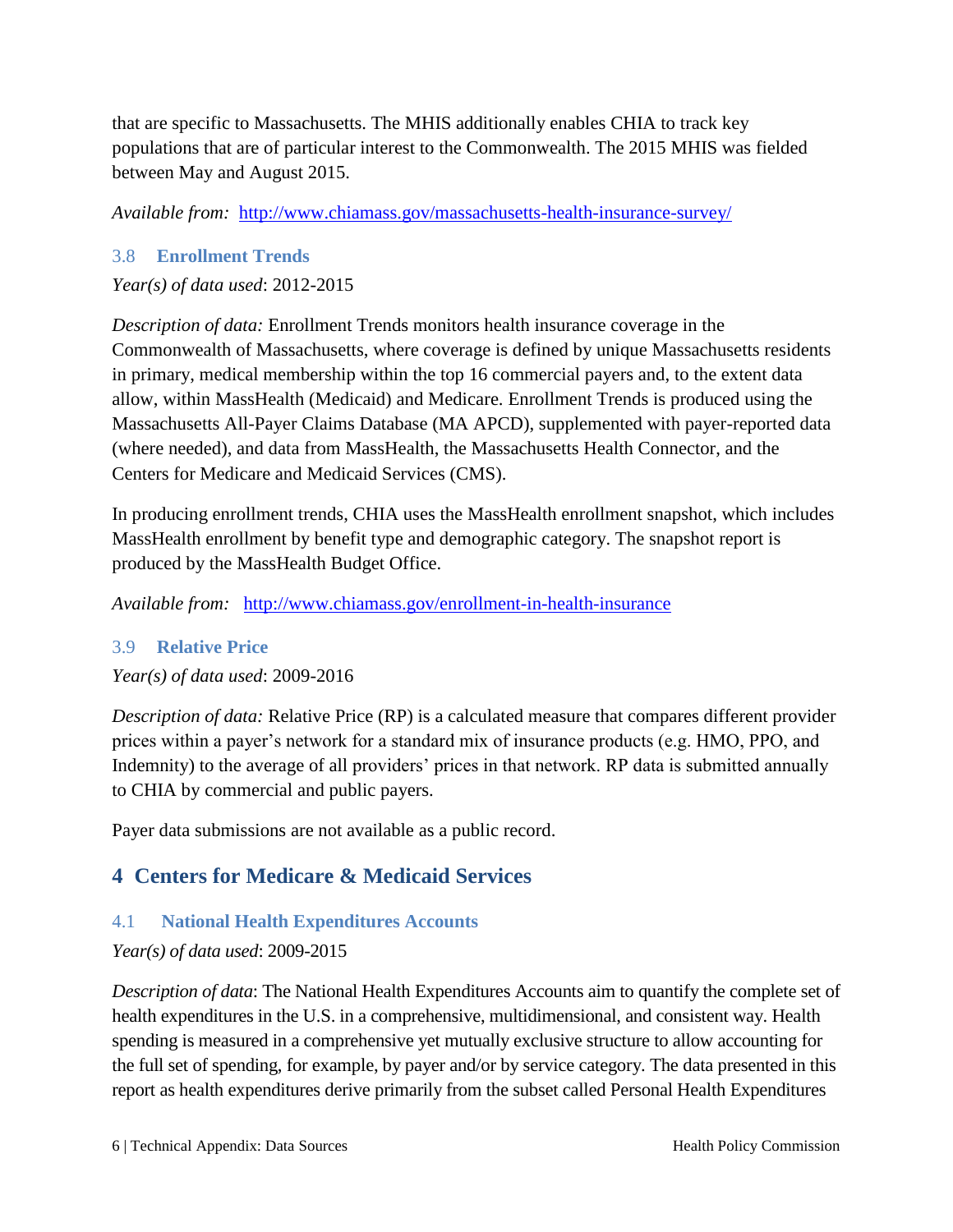(which exclude some health spending such as public health and research spending) and, in some cases, from the further subset of those expenditures that are paid for via private health insurance. The sources CMS uses to build this dataset include the U.S. Census Bureau, the American Medical Association, the American Hospital Association and IMS as well as household data from surveys such as the National Medical Care Expenditure Survey (National Center for Health Services Research, 1987) and later, the Medical Expenditure Panel Survey-Household Component (Agency for Healthcare Research and Quality, 1996-2006 and 2009-2012).

*Available from*: [http://www.cms.gov/Research-Statistics-Data-and-Systems/Statistics-Trends-and-](http://www.cms.gov/Research-Statistics-Data-and-Systems/Statistics-Trends-and-Reports/NationalHealthExpendData/index.html?redirect=/NationalHealthExpendData/)[Reports/NationalHealthExpendData/index.html?redirect=/NationalHealthExpendData/](http://www.cms.gov/Research-Statistics-Data-and-Systems/Statistics-Trends-and-Reports/NationalHealthExpendData/index.html?redirect=/NationalHealthExpendData/)

<span id="page-9-0"></span>4.2 **Medicare Shared Savings Program and Accountable Care Organization Performance**  *Year(s) of data used*: 2014-2016

*Description of data:* These data sets present data on enrollment, finances, and quality performance results for Medicare Shared Savings Programs and Accountable Care Organizations (ACOs).

#### *Available from:*

Medicare shared savings program results: https://data.cms.gov/ACO/Medicare-Shared-Savings-Program-Accountable-Care-O/x8va-z7cu/data

Pioneer program results: http://innovation.cms.gov/initiatives/Pioneer-aco-model/

## <span id="page-9-1"></span>4.3 **Hospital Compare**

*Year(s) of data used*: 2015

*Description of data:* Hospital Compare is part of the Centers for Medicare & Medicaid Services (CMS) Hospital Quality Initiative. The Hospital Quality Initiative uses a variety of tools to help stimulate and support improvements in the quality of care delivered by hospitals. The intent is to help improve hospitals' quality of care by distributing objective, easy to understand data on hospital performance, and quality information from consumer perspectives.

*Available from:* <http://www.medicare.gov/hospitalcompare/search.html>

# <span id="page-9-2"></span>**5 Health Policy Commission**

## <span id="page-9-3"></span>5.1 **Material Change Notices**

*Year(s) of data used*: 2013-2016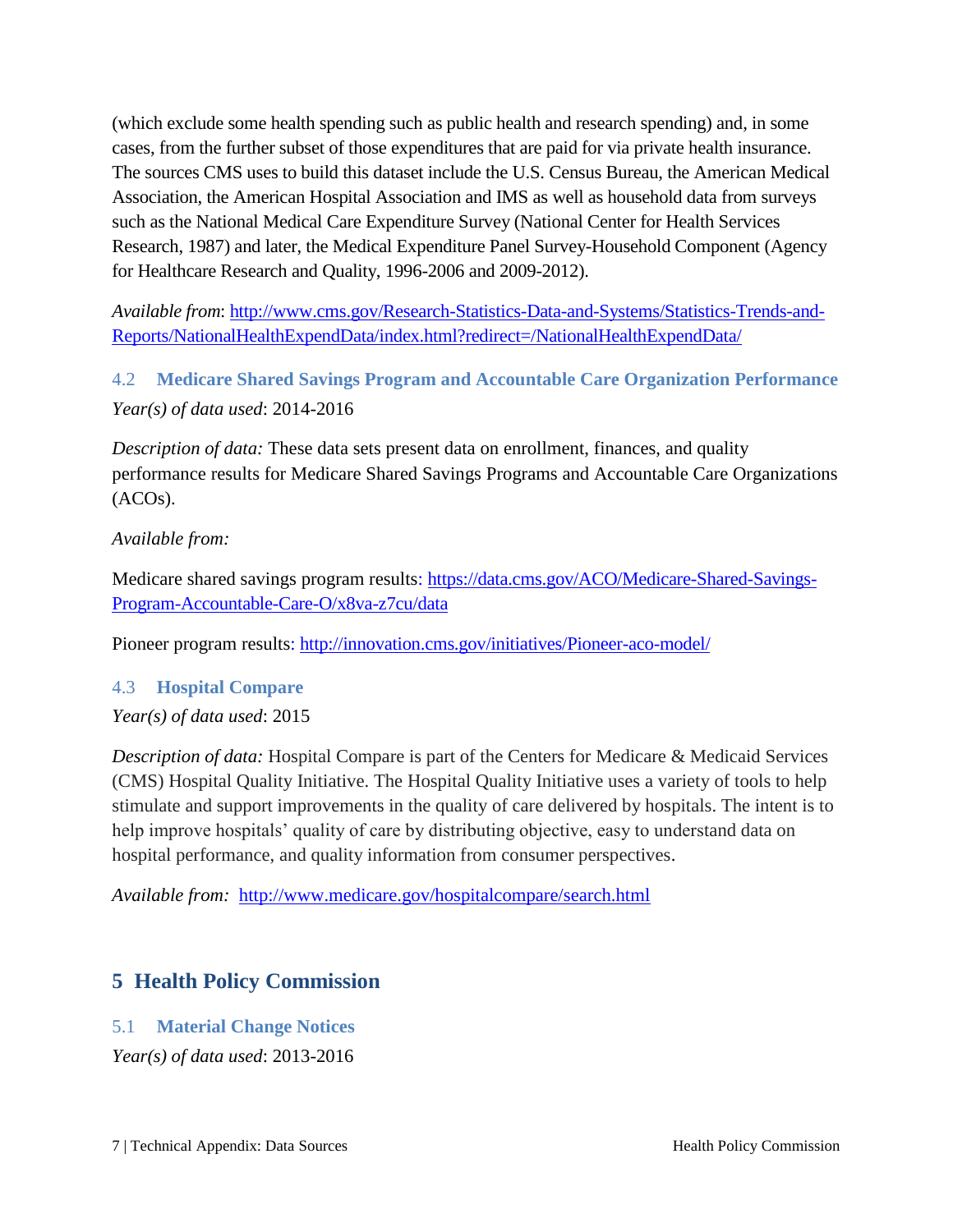*Description of data:* In 2012, the Massachusetts Legislature passed Chapter 224 of the Acts of 2012 (Chapter 224), *An Act Improving the Quality of Health Care and Reducing Costs Through Increased Transparency, Efficiency and Innovation*. Chapter 224 directs the HPC, in part, to monitor the Massachusetts health care system by requiring health care providers and provider organizations to notify the HPC before making material changes to their operations or governance structure. Pursuant to M.G.L. c. 6D, § 13, the HPC tracks the frequency, type, and nature of changes in the health care marketplace.

Material Changes are defined as the following types of proposed changes involving a Provider or Provider Organization:

(1) A Merger or affiliation with, or Acquisition of or by, a Carrier;

(2) A Merger with or Acquisition of or by a Hospital or hospital system;

(3) Any other Acquisition, Merger, or affiliation (such as a Corporate Affiliation, Contracting Affiliation, or employment of Health Care Professionals) of, by, or with another Provider, Providers (such as multiple Health Care Professionals from the same Provider or Provider Organization), or Provider Organization that would result in an increase in annual Net Patient Service Revenue of the Provider or Provider Organization of ten million dollars or more, or in the Provider or Provider Organization having a near-majority of market share in a given service or region;

(4) Any Clinical Affiliation between two or more Providers or Provider Organizations that each had annual Net Patient Service Revenue of \$25 million or more in the preceding fiscal year; provided that this shall not include a Clinical Affiliation solely for the purpose of collaborating on clinical trials or graduate medical education programs; and

(5) Any formation of a partnership, joint venture, accountable care organization, parent corporation, management services organization, or other organization created for administering contracts with Carriers or third-party administrators or current or future contracting on behalf of one or more Providers or Provider Organizations.

*Available from:* [http://www.mass.gov/anf/budget-taxes-and-procurement/oversight](http://www.mass.gov/anf/budget-taxes-and-procurement/oversight-agencies/health-policy-commission/material-change-notices-cost-and-market-impact-reviews/)[agencies/health-policy-commission/material-change-notices-cost-and-market-impact-reviews/](http://www.mass.gov/anf/budget-taxes-and-procurement/oversight-agencies/health-policy-commission/material-change-notices-cost-and-market-impact-reviews/)

## <span id="page-10-0"></span>5.2 **Massachusetts' 2016 Cost Trends Hearing**

## *Year(s) of data used*: 2016

*Description of data:* As part of Massachusetts government's commitment to health care cost containment, annual cost trend hearings have been held since 2010. The hearings examine health care provider, provider organization and private and public health care payer costs, prices and cost trends, with particular attention to factors that contribute to cost growth within the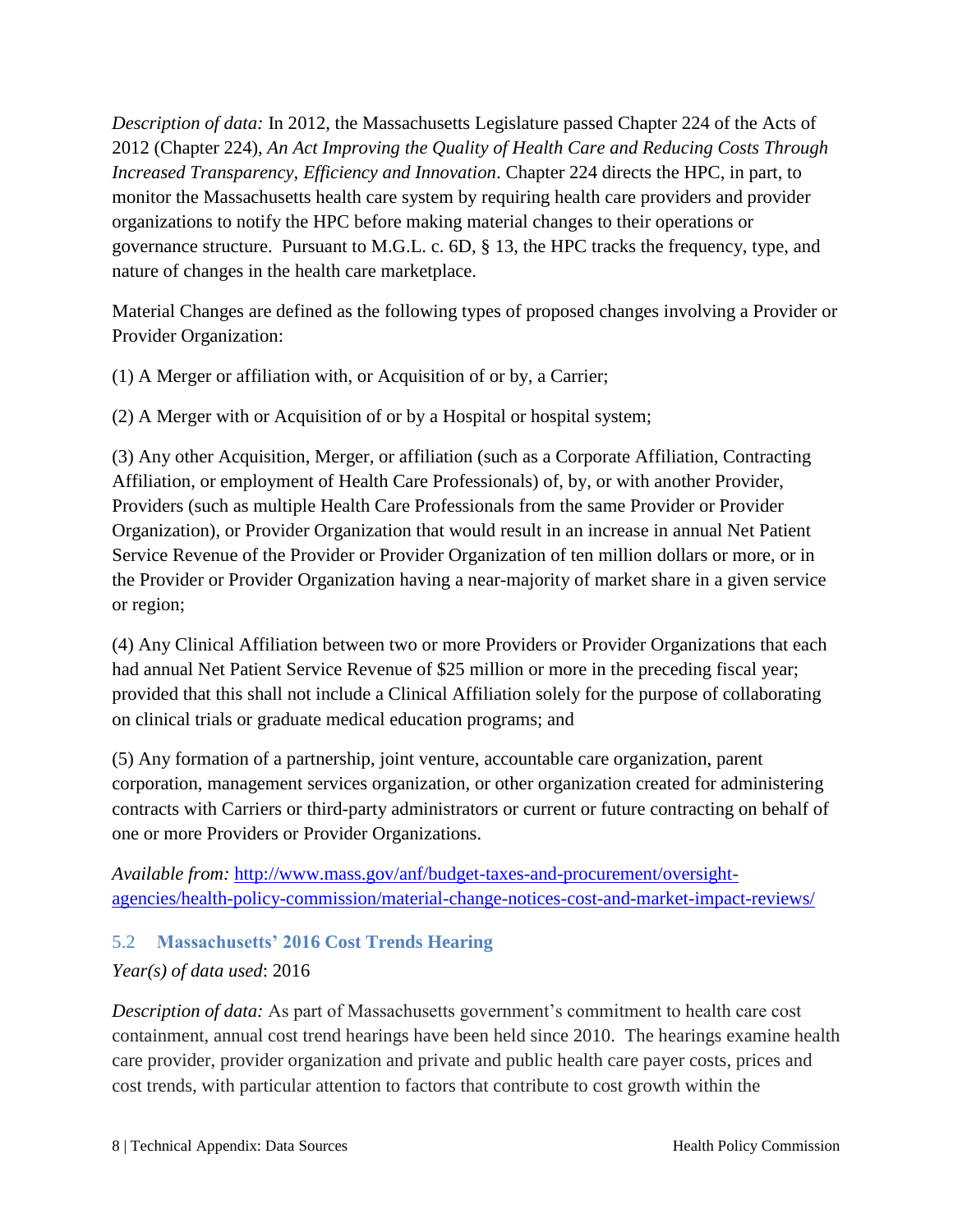Commonwealth's health care system. Prior to these public hearings, a sample of payers and providers are identified from across Massachusetts to submit written testimony ("Pre-filed testimony") in response to questions from the Attorney General Office (AGO), the Center for Health Information and Analysis (CHIA) and beginning in 2013, the Health Policy Commission (HPC). At these hearing, public agencies and industry experts also asked to present on the focus areas within the health care sector.

#### *Available from:*

Pre-filed testimony: [http://www.mass.gov/anf/budget-taxes-and-procurement/oversight](http://www.mass.gov/anf/budget-taxes-and-procurement/oversight-agencies/health-policy-commission/annual-cost-trends-hearing/2016/testimony.html)[agencies/health-policy-commission/annual-cost-trends-hearing/2016/testimony.html](http://www.mass.gov/anf/budget-taxes-and-procurement/oversight-agencies/health-policy-commission/annual-cost-trends-hearing/2016/testimony.html)

Cost Trends Hearing presentations and resources: [http://www.mass.gov/anf/budget-taxes-and](http://www.mass.gov/anf/budget-taxes-and-procurement/oversight-agencies/health-policy-commission/annual-cost-trends-hearing/2016/cth16-executive-summary.pdf)[procurement/oversight-agencies/health-policy-commission/annual-cost-trends](http://www.mass.gov/anf/budget-taxes-and-procurement/oversight-agencies/health-policy-commission/annual-cost-trends-hearing/2016/cth16-executive-summary.pdf)[hearing/2016/cth16-executive-summary.pdf](http://www.mass.gov/anf/budget-taxes-and-procurement/oversight-agencies/health-policy-commission/annual-cost-trends-hearing/2016/cth16-executive-summary.pdf)

## <span id="page-11-0"></span>5.3 **Registry of Provider Organizations**

#### *Year(s) of data used*: 2016

*Description of data*: In 2012, the Massachusetts Legislature passed Chapter 224 of the Acts of 2012 (Chapter 224), *An Act Improving the Quality of Health Care and Reducing Costs Through Increased Transparency, Efficiency and Innovation*. Chapter 224 directs the HPC to develop and administer a registration program for Provider Organizations, through which those entities subject to the law will submit information on their organizational and operational structure and governance. The law also requires Provider Organizations to complete an annual filing with the Center for Health Information and Analysis (CHIA). The HPC and CHIA have created a single platform – the Massachusetts Registration of Provider Organization (MA-RPO) Program – that incorporates the required data elements for both the HPC and CHIA. Under the MA-RPO Program, a Provider Organization will submit an annual filing to the Commonwealth, which will satisfy its obligations under both M.G.L. c. 6D, § 11 and M.G.L. c. 12C. The MA-RPO Program is a first-in-the-nation program that increases transparency of provider structure and performance, tracks changes in the healthcare market over time, and provides researchers, policymakers, market participants, and the public with access to the resulting dataset.

The MA-RPO program is guided by the following principles: administration simplification, avoiding duplicative data requests through ongoing coordination with other state agencies, balancing the importance of collecting data elements with the potential burden to Provider Organizations, and phasing in the types of information that Provider Organizations must report over time.

*Available from*: [http://www.mass.gov/anf/budget-taxes-and-procurement/oversight](http://www.mass.gov/anf/budget-taxes-and-procurement/oversight-agencies/health-policy-commission/registration-of-provider-organizations/2015-initial-registration-data/)[agencies/health-policy-commission/registration-of-provider-organizations/2015-initial](http://www.mass.gov/anf/budget-taxes-and-procurement/oversight-agencies/health-policy-commission/registration-of-provider-organizations/2015-initial-registration-data/)[registration-data/](http://www.mass.gov/anf/budget-taxes-and-procurement/oversight-agencies/health-policy-commission/registration-of-provider-organizations/2015-initial-registration-data/)